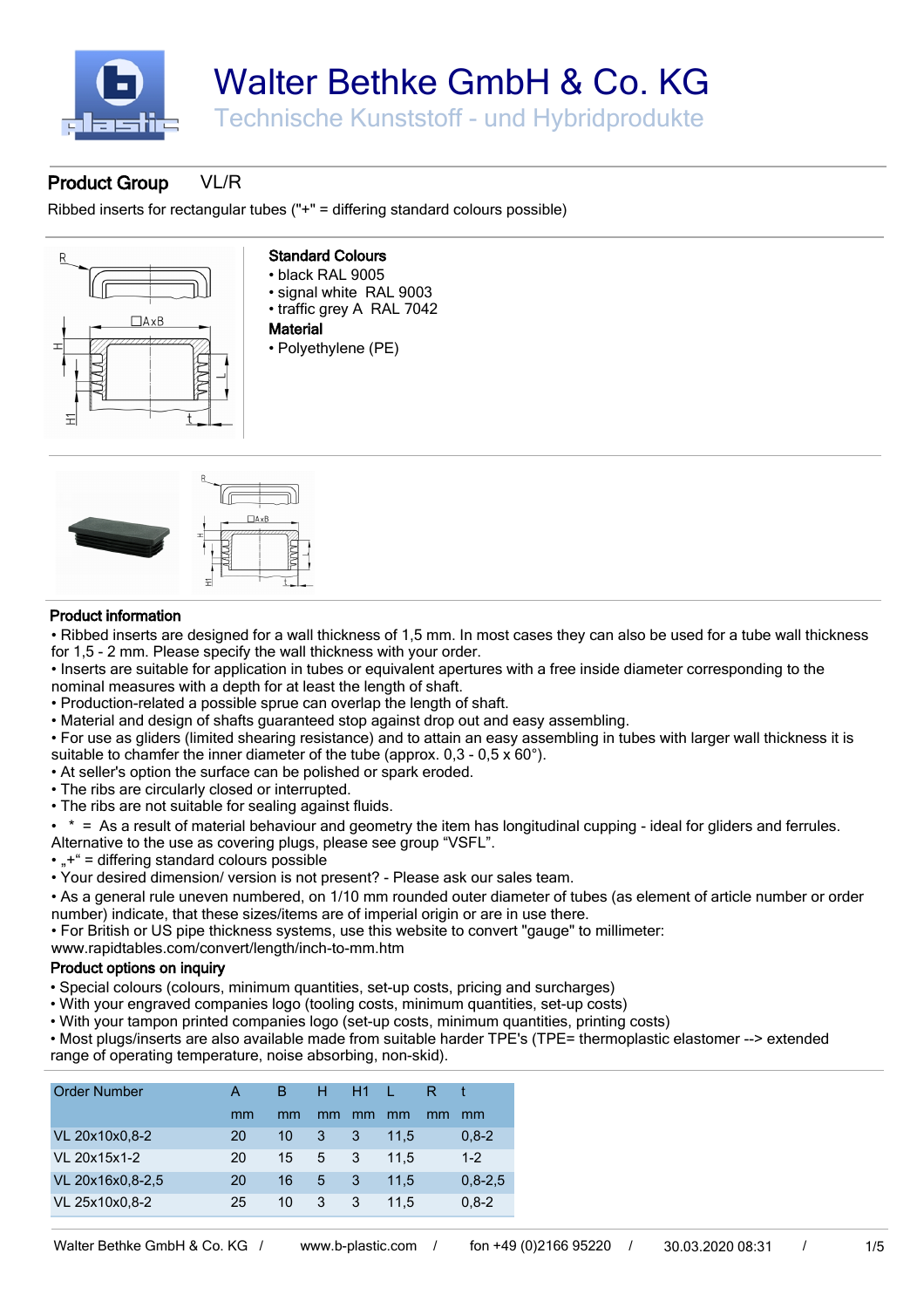

# Walter Bethke GmbH & Co. KG

Technische Kunststoff - und Hybridprodukte

| <b>Order Number</b> | A    | B    | H   | H1  | L    | R                         | t                         |
|---------------------|------|------|-----|-----|------|---------------------------|---------------------------|
|                     | mm   | mm   | mm  | mm  | mm   | mm                        | mm                        |
| VL 25x15x0,8-2,5    | 25   | 15   | 5   | 3   | 11,5 |                           | $0,8-2,5$                 |
| VL 25x20x1-3        | 25   | 20   | 5   | 3   | 11,5 |                           | $1 - 3$                   |
| VL 30x10x0,8-2      | 30   | 10   | 3   | 3   | 11,5 |                           | $0,8-2$                   |
| VL 30x15x0,8-2,5    | 30   | 15   | 5   | 3   | 11,5 |                           | $0,8-2,5$                 |
| VL 30x20x1-3        | 30   | 20   | 5   | 3   | 11,5 |                           | $1 - 3$                   |
| VL 30x25x0,8-3      | 30   | 25   | 5   | 3   | 11,5 |                           | $0,8-3$                   |
| + VL 30x25x1,5      | 30   | 25   | 5   | 3,5 | 13,5 |                           | 1,5                       |
| VL 35x10x0,8-2      | 35   | 10   | 3,5 | 3   | 11,5 |                           | $0,8-2$                   |
| VL 35x15x1-3        | 35   | 15   | 5   | 3   | 11,5 |                           | $1 - 3$                   |
| VL 35x20x0,8-3      | 35   | 20   | 5   | 3   | 11,5 |                           | $0,8-3$                   |
| VL 35x25x0,8-3      | 35   | 25   | 5   | 3   | 11,5 |                           | $0,8-3$                   |
| VL 38,1x19,1x0,8-2  | 38,1 | 19,1 | 5   | 3   | 11,5 |                           | $0,8-2$                   |
| VL 38,1x25,4x0,8-3  | 38,1 | 25,4 | 5   | 3   | 11,5 |                           | $0,8-3$                   |
| + VL 40x10x1,5-2    | 40   | 10   | 5   | 3   | 11   |                           | $1,5-2$                   |
| + VL 40x15x1-2      | 40   | 15   | 5   | 3   | 11,7 |                           | $1 - 2$                   |
| VL 40x20x0,8-3      | 40   | 20   | 5   | 3   | 11,5 | 1,5                       | $0,8-3$                   |
| + VL 40x20x3        | 40   | 20   | 5   | 3,5 | 13   | $\overline{c}$            | $\sqrt{3}$                |
| VL 40x25x1-3,5      | 40   | 25   | 5   | 3   | 11,5 | 1,5                       | $1 - 3, 5$                |
| VL 40x25x3-5        | 40   | 25   | 5   | 3   | 11,5 | 1,5                       | $3-5$                     |
| VL 40x30x1-3        | 40   | 30   | 5   | 3   | 11,5 | $\boldsymbol{2}$          | $1 - 3$                   |
| VL 40x30x3-5        | 40   | 30   | 5   | 3   | 11,5 | $\overline{c}$            | $3-5$                     |
| VL 40x35x1-3        | 40   | 35   | 5   | 3   | 11,5 | 2                         | $1 - 3$                   |
| + VL 45x15x1-2      | 45   | 15   | 5   | 3   | 11   | $\overline{2}$            | $1 - 2$                   |
| VL 45x20x1-3        | 45   | 20   | 5   | 3   | 11,5 | 3                         | $1 - 3$                   |
| VL 45x25x0,8-3      | 45   | 25   | 5   | 3   | 11,5 | $\overline{c}$            | $0,8-3$                   |
| VL 45x25x3-5        | 45   | 25   | 5   | 3   | 11,5 | $\boldsymbol{2}$          | $3-5$                     |
| VL 45x30x0,8-3      | 45   | 30   | 5   | 3   | 11,5 | 1,5                       | $0,8-3$                   |
| VL 45x30x3-5        | 45   | 30   | 5   | 3   | 11,5 | 1,5                       | $3-5$                     |
| VL 45x35x1-3,5      | 45   | 35   | 5   | 3   | 11,5 | $\overline{\mathbf{c}}$   | $1 - 3, 5$                |
| VL 50x10x0,8-2      | 50   | 10   | 3,5 | 3   | 11,5 | 2,5                       | $0,8-2$                   |
| VL 50x20x0,8-3      | 50   | 20   | 5   | 3   | 14,5 | 1,5                       | $0,8-3$                   |
| VL 50x25x0,8-3      | 50   | 25   | 5   | 3   | 14,5 | $\boldsymbol{2}$          | $0,8-3$                   |
| VL 50x25x3-4,5      | 50   | 25   | 5   | 3   | 14,5 | $\overline{c}$            | $3-4,5$                   |
| VL 50x30x1-3        | 50   | 30   | 5   | 3   | 14,5 | $\boldsymbol{2}$          | $1 - 3$                   |
| + VL 50x30x3        | 50   | 30   | 5   | 4   | 14   | $\ensuremath{\mathsf{3}}$ | $\ensuremath{\mathsf{3}}$ |
| VL 50x30x3-5        | 50   | 30   | 5   | 3   | 14,5 | $\sqrt{2}$                | $3-5$                     |
| VL 50x34x1-3,5      | 50   | 34   | 5   | 3   | 14,5 | $\overline{\mathbf{c}}$   | $1 - 3,5$                 |
| VL 50x35x1-3,5      | 50   | 35   | 5   | 3   | 14,5 | $\mathbf{2}$              | $1 - 3, 5$                |
| VL 50x40x0,8-3      | 50   | 40   | 5   | 3   | 14,5 | 2,5                       | $0,8-3$                   |
| + VL 50x40x1,5-3    | 50   | 40   | 5   | 3,5 | 15   | 2,5                       | $1,5-3$                   |
| + VL 50x40x3-4      | 50   | 40   | 5   | 3,5 | 12,6 | $\sqrt{5}$                | $3 - 4$                   |
| VL 50,8x25,4x1-3    | 50,8 | 25,4 | 5   | 3   | 14,5 | $\boldsymbol{2}$          | $1 - 3$                   |
| VL 50,8x38,1x1-3    | 50,8 | 38,1 | 5   | 3   | 14,5 | $\overline{c}$            | $1 - 3$                   |
| VL 55x34x1,5-4      | 55   | 34   | 5   | 3   | 14,5 | $\mathbf 2$               | $1,5-4$                   |
| VL 55x40x1,5-4      | 55   | 40   | 5   | 3   | 14,5 | $\overline{\mathbf{c}}$   | $1,5-4$                   |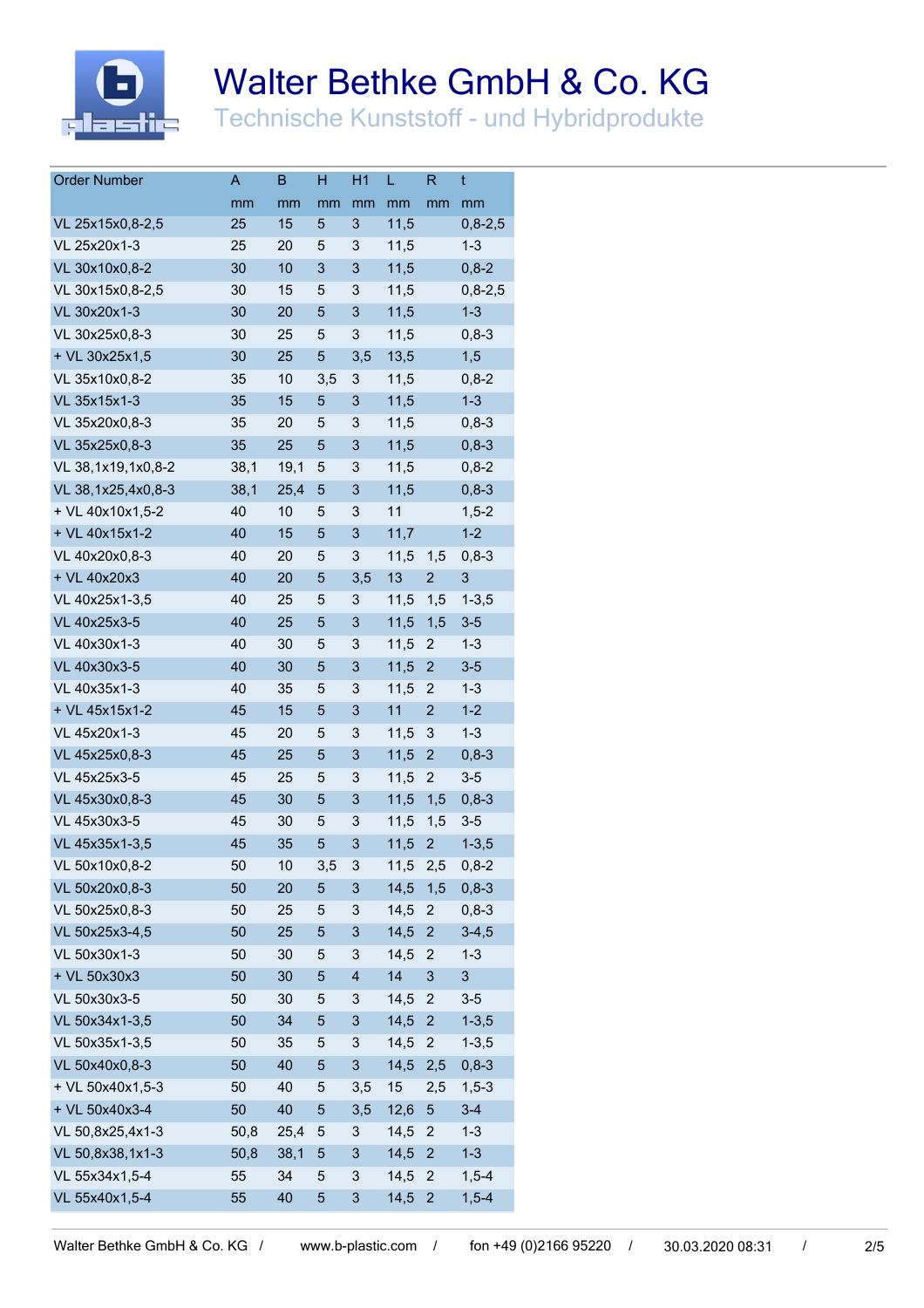

# Walter Bethke GmbH & Co. KG

Technische Kunststoff - und Hybridprodukte

| <b>Order Number</b>      | Α    | В    | H   | H1                      | L        | R              | t              |
|--------------------------|------|------|-----|-------------------------|----------|----------------|----------------|
|                          | mm   | mm   | mm  | mm                      | mm       | mm             | mm             |
| VL 60x15x1-2             | 60   | 15   | 5   | 3                       | 14,5     | 2,5            | $1 - 2$        |
| VL 60x20x1-3             | 60   | 20   | 5   | 3                       | 14,5     | 2,5            | $1 - 3$        |
| VL 60x25x0,8-3           | 60   | 25   | 5   | 3                       | 14,5     | 2              | $0,8-3$        |
| VL 60x30x1-3             | 60   | 30   | 5   | 3                       | 14,5     | $\overline{c}$ | $1 - 3$        |
| VL 60x30x3-5             | 60   | 30   | 5   | 3                       | 14,5     | $\overline{2}$ | $3-5$          |
| VL 60x33x1,5-3,5         | 60   | 33   | 5   | 3                       | 14,5     | 2,5            | $1,5-3,5$      |
| VL 60x35x1,5-3,5         | 60   | 35   | 5   | 3                       | 14,5     | 2,5            | $1,5-3,5$      |
| VL 60x40x1-3             | 60   | 40   | 5   | 3                       | 14,5     | 2,5            | $1 - 3$        |
| VL 60x40x3-5             | 60   | 40   | 5   | 3                       | 14,5     | 2,5            | $3-5$          |
| + VL 60x40x4-5           | 60   | 40   | 5   | $\overline{\mathbf{4}}$ | 14       | 3              | $4 - 5$        |
| VL 60x45x1,5-4           | 60   | 45   | 5   | 3                       | 14,5     | 2,5            | $1,5-4$        |
| VL 60x50x1,5-3,5         | 60   | 50   | 5   | 3                       | 14,5     | 2,5            | $1,5-3,5$      |
| VL 63,5x25,4x1-3         | 63,5 | 25,4 | 5   | 3                       | 14,5     | 2,5            | $1 - 3$        |
| VL 65x35x1-3 (65,1x34,9) | 65   | 35   | 5   | 3                       | 14,5     | 2,5            | $1 - 3$        |
| + VL 70x20x1-2           | 70   | 20   | 5   | 5                       | 18,8     | 3              | $1 - 2$        |
| + VL 70x25x1-2           | 70   | 25   | 5   | $\overline{\mathbf{4}}$ | 17       | 3              | $1 - 2$        |
| + VL 70x30x1-2           | 70   | 30   | 5,7 | 5                       | 17,7     | 2,5            | $1 - 2$        |
| VL 70x30x1-3             | 70   | 30   | 5   | 3                       | 14,5     | 2,5            | $1 - 3$        |
| VL 70x35x1,5-3,5         | 70   | 35   | 5   | 3                       | 14,5     | 2,5            | $1,5 - 3,5$    |
| VL 70x40x1-3             | 70   | 40   | 5   | 3                       | 14,5     | 2,5            | $1 - 3$        |
| + VL 70x40x1-2           | 70   | 40   | 5   | 4,5                     | 17,1     | 2,5            | $1 - 2$        |
| + VL 70x40x4             | 70   | 40   | 5,5 | 4,5                     | 17,5     | $\overline{4}$ | $\overline{4}$ |
| VL 70x50x2-4             | 70   | 50   | 5   | 3                       | 14,5     | 2,5            | $2 - 4$        |
| VL 75x25x1-3             | 75   | 25   | 5   | 3                       | 14,5     | 2,5            | $1 - 3$        |
| VL 75x50x0,8-2,5         | 75   | 50   | 5   | 3                       | 14,5     | 4,5            | $0,8-2,5$      |
| VL 75x50x2,5-4,5         | 75   | 50   | 5   | 3                       | 14,5     | 4,5            | $2,5-4,5$      |
| VL 76,2x38,1x1,2-3,5     | 76,2 | 38,1 | 5   | 3                       | 14,5     | 2,5            | $1, 2 - 3, 5$  |
| VL 76,2x50,8x1,5-3       | 76,2 | 50,8 | 5   | 3                       | 14,5     | 4,5            | $1,5-3$        |
| VL 76,2x50,8x3-5         | 76,2 | 50,8 | 5   | 3                       | 14,5     | 4,5            | $3-5$          |
| + VL 80x20x1-2           | 80   | 20   | 6   | 5                       | 17,6     | 2,5            | $1-2$          |
| VL 80x25x1-3 *           | 80   | 25   | 5   | 3                       | 14,5 2,5 |                | $1 - 3$        |
| VL 80x30x1-2,5 *         | 80   | 30   | 5   | 3                       | 14,5     | 2,5            | $1 - 2,5$      |
| VL 80x30x2,5-4,5 *       | 80   | 30   | 5   | 3                       | 14,5     | 2,5            | $2,5-4,5$      |
| VL 80x40x1-3             | 80   | 40   | 5   | 3                       | 14,5     | 2,5            | $1 - 3$        |
| VL 80x40x3-5             | 80   | 40   | 5   | 3                       | 14,5     | 2,5            | $3-5$          |
| + VL 80x40x3,2-4         | 80   | 40   | 6,5 | 5                       | 19,5     | $\overline{4}$ | $3,2-4$        |
| VL 80x45x1,5-3,5         | 80   | 45   | 5   | 3                       | 14,5     | 2,5            | $1,5-3,5$      |
| VL 80x50x1,5-3,5         | 80   | 50   | 5   | 4,5                     | 21,5     | $\overline{4}$ | $1,5-3,5$      |
| + VL 80x50x2-4           | 80   | 50   | 5   | 4,5                     | 24,5     | $\overline{4}$ | $2 - 4$        |
| VL 80x60x1,5-4,5         | 80   | 60   | 5   | 3                       | 24       | 6              | $1,5-4,5$      |
| VL 80x60x4-6             | 80   | 60   | 5   | 3                       | 24       | 6              | $4-6$          |
| + VL 80x60x5             | 80   | 60   | 5   | 4,5                     | 18,5     | 7,5            | $\sqrt{5}$     |
| VL 90x40x2-4 *           | 90   | 40   | 5   | 3                       | 14,5     | 2,5            | $2-4$          |
| VL 90x50x2-4,5           | 90   | 50   | 5   | 4,5                     | 21,5     | 6              | $2 - 4,5$      |
| VL 90x70x3-5,5           | 90   | 70   | 6   | 4,5                     | 21,5     | 6              | $3 - 5, 5$     |
|                          |      |      |     |                         |          |                |                |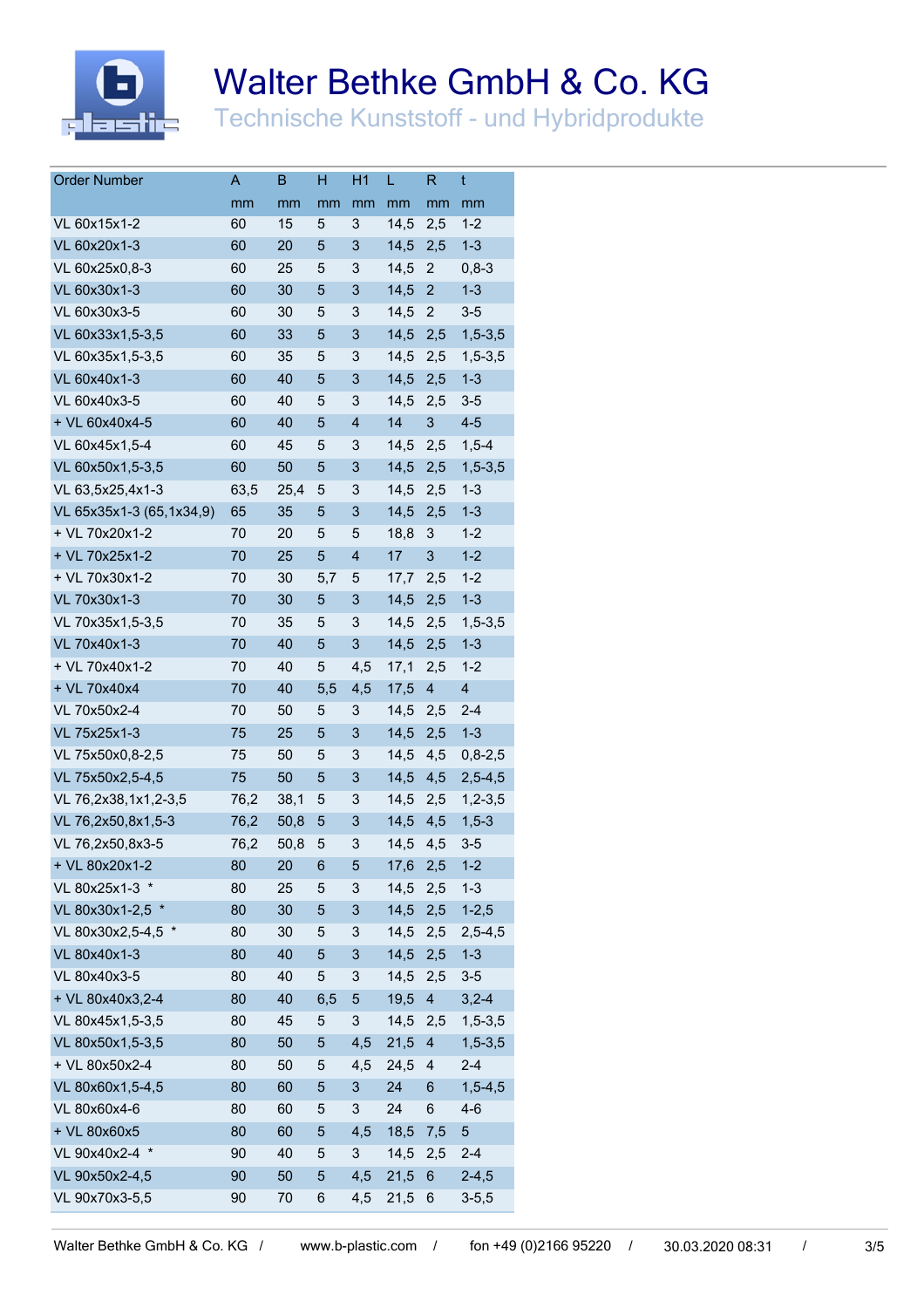

# Walter Bethke GmbH & Co. KG

Technische Kunststoff - und Hybridprodukte

| <b>Order Number</b>         | А     | В    | H              | H1                      | L    | R                         | t                       |
|-----------------------------|-------|------|----------------|-------------------------|------|---------------------------|-------------------------|
|                             | mm    | mm   | mm             | mm                      | mm   | mm                        | mm                      |
| $\ast$<br>+ VL 100x20x1,5-3 | 100   | 20   | 5              | 3                       | 14,5 | $\overline{2}$            | $1,5-3$                 |
| VL 100x25x1,5-3 *           | 100   | 25   | 5              | 3                       | 14,5 | 2,5                       | $1,5-3$                 |
| $\ast$<br>VL 100x30x1,5-3,5 | 100   | 30   | 5              | 3                       | 14,5 | $\overline{c}$            | $1,5-3,5$               |
| VL 100x40x1,5-3,5<br>$\ast$ | 100   | 40   | 5              | 3                       | 14,5 | $\overline{2}$            | $1,5-3,5$               |
| + VL 100x50x2-3             | 100   | 50   | 5              | 5                       | 24   | $\overline{4}$            | $2 - 3$                 |
| VL 100x50x1,5-4,5           | 100   | 50   | 5              | 4,5                     | 24   | 6                         | $1,5-4,5$               |
| + VL 100x50x3,2-5           | 100   | 50   | $6\phantom{1}$ | 8                       | 25   | 5                         | $3,2-5$                 |
| VL 100x60x2,5-4,5           | 100   | 60   | 6              | $\overline{\mathbf{4}}$ | 24,5 | 6                         | $2,5-4,5$               |
| VL 100x80x3-5,5             | 100   | 80   | $6\phantom{1}$ | 4,5                     | 24   | 6                         | $3 - 5, 5$              |
| + VL 100x80x4-6             | 100   | 80   | 6,5            | 7                       | 18,5 | $\overline{4}$            | $4 - 6$                 |
| VL 110x30x2-4 *             | 110   | 30   | 5              | 3                       | 14,5 | $\overline{2}$            | $2 - 4$                 |
| VL 110x60x3,5-5,5           | 110   | 60   | 6              | 4,5                     | 24   | 6                         | $3,5 - 5,5$             |
| VL 110x70x3-5               | 110   | 70   | 6              | 4,5                     | 24   | $6\phantom{1}6$           | $3-5$                   |
| VL 120x30x1-2,5 *           | 120   | 30   | 5              | 3                       | 14,5 | 2,5                       | $1 - 2,5$               |
| + VL 120x40x1,5-2           | 120   | 40   | 5              | $\overline{\mathbf{4}}$ | 16   | $\ensuremath{\mathsf{3}}$ | $1,5-2$                 |
| VL 120x40x3-5 *             | 120   | 40   | 6              | 4,5                     | 21,5 | 7,5                       | $3-5$                   |
| VL 120x50x3-5,5             | 120   | 50   | $6\phantom{1}$ | 4,5                     | 21,5 | 7,5                       | $3 - 5, 5$              |
| VL 120x60x1,5-4             | 120   | 60   | 5              | 5                       | 24,5 | 7,5                       | $1,5-4$                 |
| + VL 120x60x4               | 120   | 60   | 5              | 5                       | 18   | 10                        | $\overline{\mathbf{4}}$ |
| + VL 120x60x5               | 120   | 60   | 5              | 5                       | 18   | 9                         | 5                       |
| VL 120x80x2-5,5             | 120   | 80   | 6              | 5                       | 24,5 | 8                         | $2 - 5, 5$              |
| VL 120x80x5-8               | 120   | 80   | 7              | 8                       | 25   | 8                         | $5 - 8$                 |
| VL 120x100x3,5-6            | 120   | 100  | $6\phantom{1}$ | 4,5                     | 24   | $6\phantom{1}6$           | $3,5-6$                 |
| VL 125x75x2-5               | 125   | 75   | 6              | 4,5                     | 24,5 | 6                         | $2 - 5$                 |
| VL 140x40x2-4,5             | 140   | 40   | $\,6$          | 5                       | 21,5 | 4                         | $2 - 4,5$               |
| VL 140x50x2-5               | 140   | 50   | 6              | 4,5                     | 21,5 | 3                         | $2 - 5$                 |
| VL 140x60x2-4,5             | 140   | 60   | 6              | 4,5                     | 24,5 | 8                         | $2 - 4,5$               |
| VL 140x70x2,5-5,5           | 140   | 70   | 6              | 5                       | 24,5 | 12                        | $2,5 - 5,5$             |
| VL 140x70x4-6,5             | 140   | 70   | 6              | 5                       | 24,5 | 12                        | $4 - 6, 5$              |
| VL 140x80x2-4,5             | 140   | 80   | 5              | 4,5                     | 24,5 | 12                        | $2 - 4,5$               |
| VL 140x100x3-6              | 140   | 100  | 6              | 5                       | 24,5 | 8                         | $3-6$                   |
| VL 150x30x1,5-3 *           | 150   | 30   | 6              | 5                       | 21,5 | 3                         | $1,5-3$                 |
| VL 150x40x2-4,5 *           | 150   | 40   | 6              | 5                       | 21,5 | 6                         | $2 - 4,5$               |
| + VL 150x50x2-4             | 150   | 50   | 6              | 8                       | 28   | 6                         | $2 - 4$                 |
| VL 150x50x4-7               | 150   | 50   | 6              | 4,5                     | 21,5 | $\overline{\mathbf{4}}$   | $4 - 7$                 |
| VL 150x60x2,5-5             | 150   | 60   | 6              | 5                       | 21,5 | 8                         | $2,5-5$                 |
| VL 150x75x2,5-5,5           | 150   | 75   | 6              | $\overline{5}$          | 21,5 | 8                         | $2,5-5,5$               |
| VL 150x75x5,5-8,5           | 150   | 75   | 6              | 5                       | 21,5 | 8                         | $5,5-8,5$               |
| VL 150x100x1,5-4,5          | 150   | 100  | 6              | 5                       | 24,5 | 8                         | $1,5-4,5$               |
| VL 150x100x3-5,5            | 150   | 100  | 7              | 7                       | 27,5 | 8                         | $3 - 5, 5$              |
| VL 152,4x50,8x3-6           | 152,4 | 50,8 | 6              | $\overline{5}$          | 21,5 | $\overline{4}$            | $3-6$                   |
| VL 160x50x2,5-5,5           | 160   | 50   | 6              | 5                       | 21,5 | 8                         | $2,5 - 5,5$             |
| VL 160x60x2,5-5             | 160   | 60   | 6              | 5                       | 21,5 | 8                         | $2,5-5$                 |
| VL 160x80x3-5,5             | 160   | 80   | 6              | 5                       | 24,5 | 12                        | $3 - 5, 5$              |
| VL 200x120x6,3-9            | 200   | 120  | 6              | 5,5                     | 30,5 | 12                        | $6,3-9$                 |